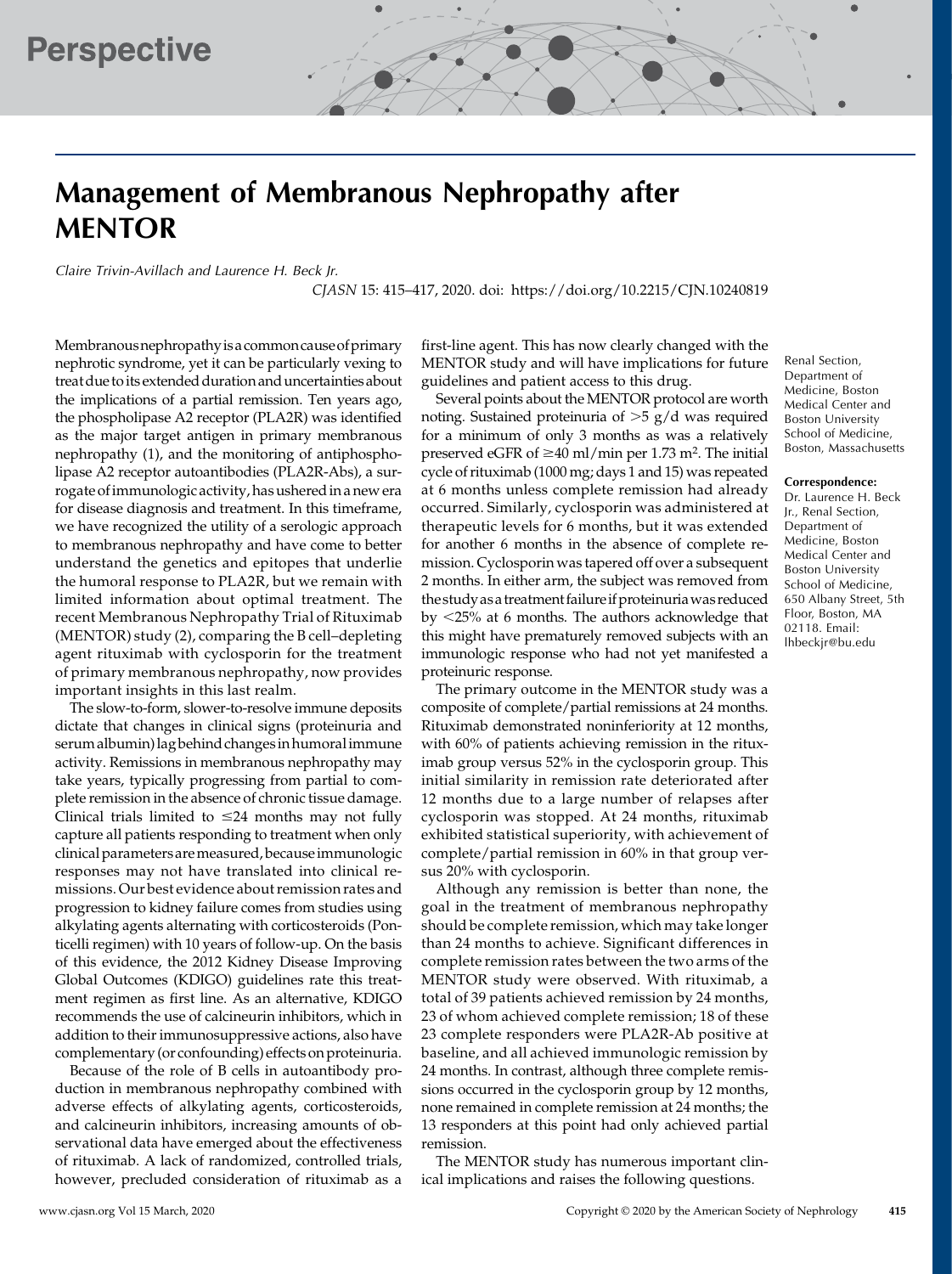(1) Which agents should be considered first line in membranous nephropathy?

The MENTOR study has confirmed in a randomized, controlled trial that rituximab is efficacious and able to bring about durable remission in the majority of patients with an acceptable safety profile. Because of poor performance of cyclosporin, the MENTOR study suggests that rituximab should be the recommended alternative agent for the treatment of membranous nephropathy when alkylating agents are not suitable (e.g., in women of child-bearing age, those withincreased cancer risk due to tobacco exposure, and prior cyclophosphamide).

Calcineurin inhibitors no longer seem suitable as first-line agents for membranous nephropathy. Although they can effectively reduce proteinuria, high rates of relapse after withdrawal make them poor treatment choices. Their use should be restricted to situations when other drugs are not available or contraindicated. A potential role as an adjunctive agent with other immunosuppressants remains viable; the STARMEN trial (NCT01955187) that compares the modified Ponticelli regimen with a combination of tacrolimus with rituximab will provide important additional data.

Although historical comparison of rituximab with alkylating agents has suggested that cyclophosphamide should also be dethroned as the first-line agent in primary membranous due to its serious side effect profile (3), it should be remembered that the dosing of cyclophosphamide used in this study exceeded that of the standard modified Ponticelli regimen. An ongoing study (the RI-CYCLO; NCT03018535) seeks to address the relative efficacy of rituximab to the modified Ponticelli regimen; however, only 76 patients have been recruited, and therefore, results may be limited.

(2)What dosing protocolis optimal for the use of rituximab in membranous nephropathy?

The dosing of rituximab in the MENTOR study is similar to the protocol used in the NICE cohort, and it is significantly higher than the cumulative dose received by patients from the GEMRITUX cohort (two 375-mg/m<sup>2</sup> infusions 1 week apart) (4). A comparison of these last two cohorts showed that the higher-dose protocol achieved more immunologic and clinical remissions (5). Rituximab loss into nephrotic urine with insufficient initial dosing may result in subtherapeutic drug levels, and indeed, residual plasma rituximab levels at 3 months were lower in the GEMRITUX cohort compared with the NICE cohort (5). The field awaits further studies and recommendations guiding the dosing of rituximab in terms of level of nephrosis, autoantibody titer, and dynamic changes in B cells.

(3) What is the safety profile of rituximab?

The most common side effects in theMENTOR study were infusion-related reactions. No specific infection prophylaxis was used, and infection rate was not increased compared with the cyclosporin group. No patients with opportunistic infection were reported. This milder side effect profile of rituximab was also noted in a historical comparison with cyclophosphamide/steroids (3).

(4) How can we best use circulating autoantibody levels when treating with rituximab?

Monitoring PLA2R-Ab levels to assess immunologic remission and predict clinical response has become routine practice. The MENTOR study included 96 PLA2R-Ab– positive subjects (74%) who were monitored by ELISA (note that reported titers from this assay are not directly comparable with the more commonly used commercial ELISA). Previous studies with rituximab have demonstrated an early and sustained drop in PLA2R-Ab preceding favorable clinical response, whereas incomplete suppression of PLA2R-Ab was not associated with remission (6,7).

In both the GEMRITUX cohort (rituximab versus supportive antiproteinuric therapy) and the MENTOR study, clinical remission rates did not significantly differ between arms at 6 months, yet rituximab induced a higher "immunological remission rate" (undetectable PLA2R-Ab) at 6 months (2,4). These increased rates of immunologic remissions persisted beyond 6 months in the rituximab arm of the MENTOR study. Of note, the one THSD7A-Ab–positive subject in the MENTOR study followed a similar course after rituximab treatment: antibody disappeared by month 3 followed by complete remission. Itis clear that rituximab has considerably different efficacy versus cyclosporin in achieving durable suppression of circulating PLA2R-Abs; PLA2R-Ab tends to rebound after calcineurin inhibitor cessation. It is unknown whether extended duration treatment tailored to autoantibody levels would prevent such a rebound.

It is unfortunate that subjects were considered treatment failures at 6 months if they had not achieved a  $\geq$ 25% reduction in proteinuria. Such patients had higher baseline PLA2R-Ab titers and were less likely to achieve immunologic remission by 6 months. Complete elimination of high-titer PLA2R-Ab would not necessarily be expected by 6months, andin clinical practice, such patients demonstrating a significant drop in PLA2R-Ab would likely be redosed with additional rituximab. Although these subjects were technically treatment failures per the MENTOR protocol, it would be of interest to know how many of them had significant drops in autoantibody titer that might have predicted treatment success had they remained in the study.

Higher PLA2R-Ab titer has been associated with the presence of autoantibodies reactive with epitopes in PLA2R beyond the immunodominant N-terminal epitope, a process called epitope spreading (5,8). "Spreader" patients achieve spontaneous remission less often and tend to have worse clinical outcomes. Initial data suggested that cyclophosphamide might be more effective in patients with high titers of PLA2R-Ab (9); however, retreatment with additional rituximab was able to alleviate this apparent resistance (10).

In summary, the MENTOR study establishes superiority of rituximab over cyclosporin and places rituximab as a (or perhaps "the") first-line agent for membranous nephropathy. Roles for cyclophosphamide and calcineurin inhibitors require critical re-evaluation, and how best to use baseline PLA2R-Ab or epitope spreading to guide treatment decisions remains to be determined. We look forward to another exciting decade of membranous nephropathy!

#### Acknowledgments

The content of this article does not reflect the views or opinions of the American Society of Nephrology (ASN) or CJASN. Responsibility for the information and views expressed therein lies entirely with the author(s).

### **Disclosures**

Dr. Beck Jr. reports receiving grants from Pfizer CTI and Sanofi Genzyme and holding advisory board positions at Achillion